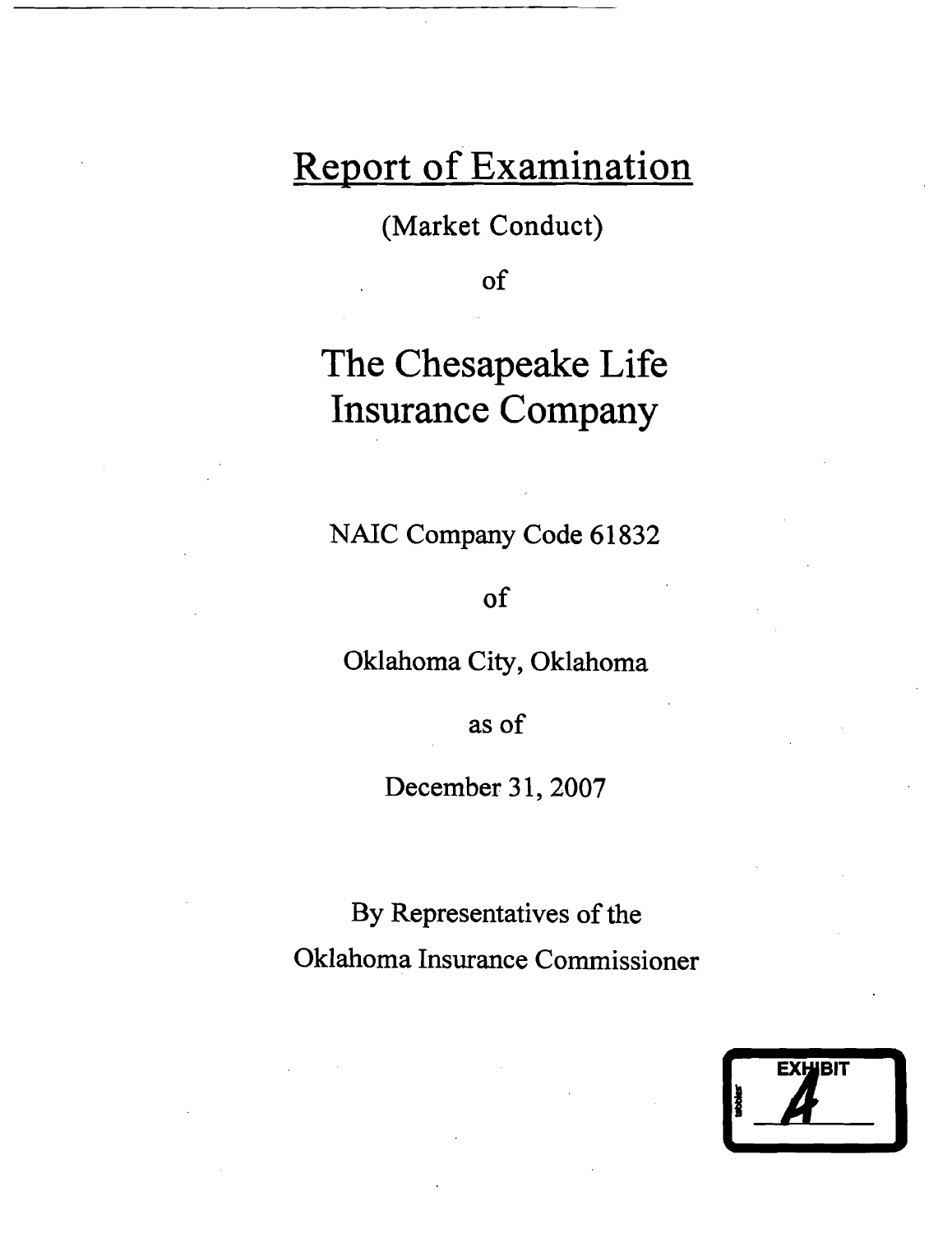# **TABLE OF CONTENTS**

 $\hat{\mathcal{A}}$ 

 $\overline{\phantom{a}}$ 

 $\mathcal{A}$ 

 $\ddot{\phantom{0}}$ 

 $\hat{\mathcal{A}}$ 

 $\sim$  $\mathbf{r}$ 

 $\frac{1}{2}$ 

l.

l,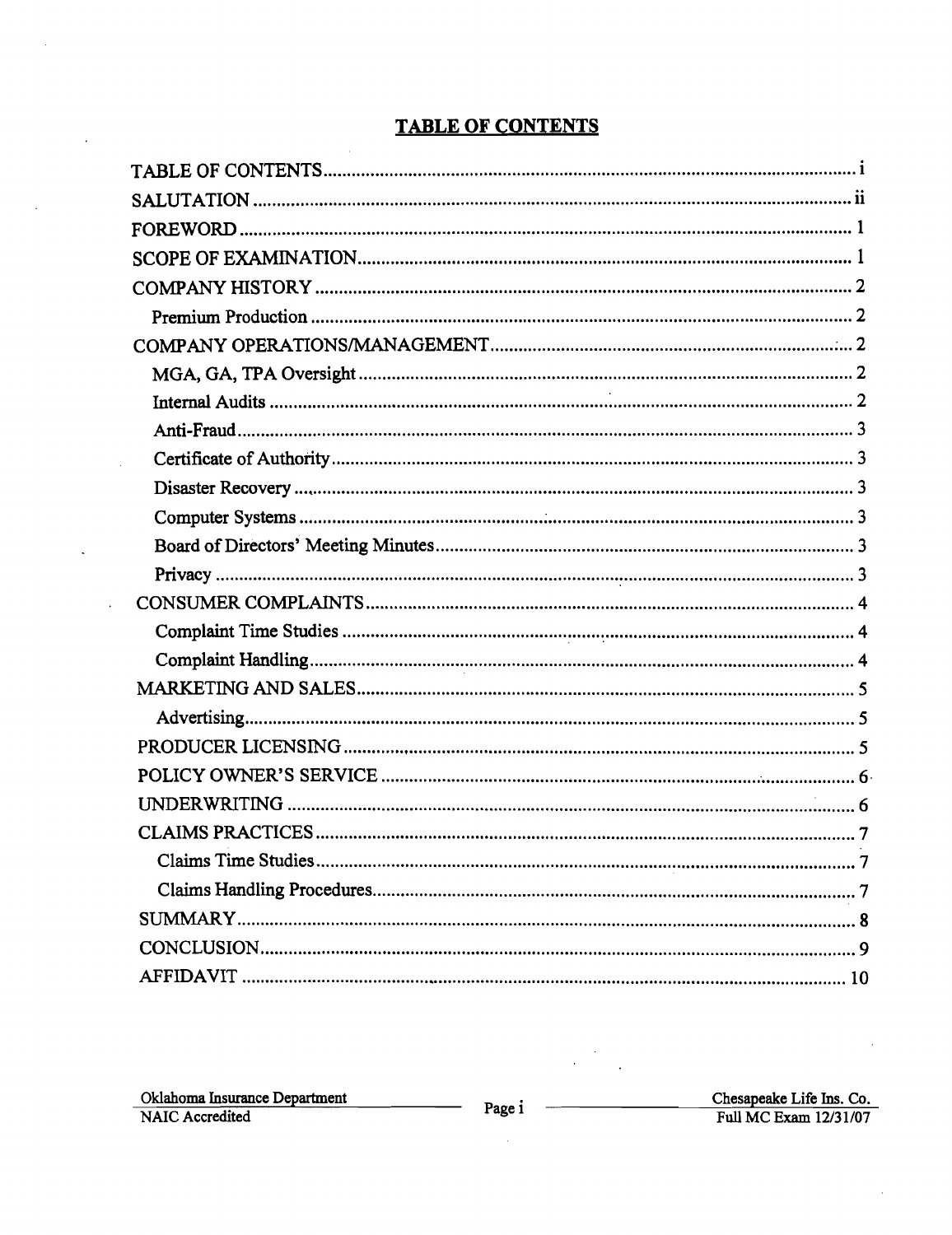## **SALUTATION**

North Richland Hills, Texas March 25, 2009

Honorable Kim Holland Insurance Commissioner State of Oklahoma· 2401 NW 23rd Street, Suite 28 Oklahoma City, Oklahoma 73107

Commissioner Holland:

Pursuant to your instructions and in compliance with the provisions of Title 36 of the Oklahoma Statutes, rules, regulations and procedures of the Oklahoma Insurance Department, and the procedures established by the National Association of Insurance Commissioners, an examination of the market conduct activities has been conducted of:

# The Chesapeake Life Insurance Company of Oklahoma City, Oklahoma

#### at their administrative office located at

9151 Boulevard 26 North Richland Hills, Texas 76180-5605

The report thereon, as of December 31, 2007, is herein respectfully submitted.

Oklahoma Insurance Department Page ii Chesapeake Life Ins. Co.<br>
NAIC Accredited Full MC Exam 12/31/07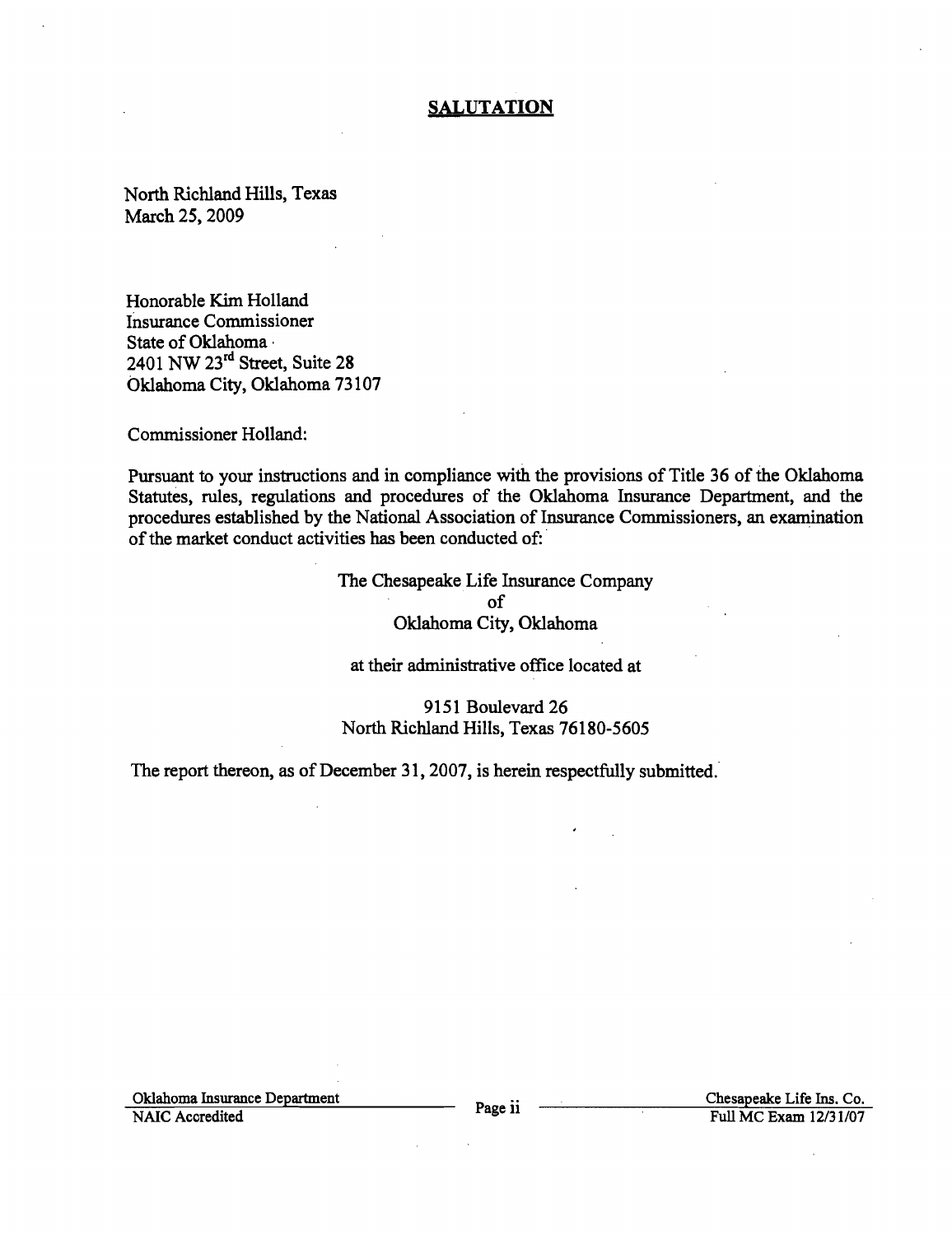#### FOREWORD

This examination report reflects the Oklahoma insurance activities of The Chesapeake Life Insurance Company, hereinafter referred to as the "Company "or "CLICO." The examination is, in general, a report by test, wherein each test applied during the examination is stated and the results are reported, whether favorable or unfavorable. The Commissioner of Insurance of the State of Oklahoma is hereinafter referred to as the "Commissioner" and the Insurance Department of the State of Oklahoma is hereinafter referred to as the "Department" or the "010."

# SCOPE OF EXAMINATION

The examination of the Company was conducted pursuant, but not limited to, Sections 309.1 -309.7, 1203 - 1220, 1250.1 - 1250.16, 1435.2 - 1435.38,4030.1,4112 and 6901 - 6951 of Title 36 of the Oklahoma Statutes and Oklahoma Administrative Code § 365:40-1-1 through 365:40 5-130. In reviewing material for this report, the examiner relied primarily on records and information maintained by the Company.

The purpose of this examination was to determine compliance by the Company with Oklahoma Insurance Laws and Regulations, and to determine if the Company's operations were consistent with the public interest. The examination included, but was not limited to, the following areas of the Company"s operations:

- A. Company Operations/Management;
- B. Complaint Handling;
- C. Producer Licensing;
- D. Marketing and Sales;
- E. Underwriting;<br>F. Policyholder S.
- Policyholder Service and
- G. Claim Practices.

In cases where samples were selected and file sizes warrant, error ratios are projected to indicate a maximum high or low at a 95% level of confidence. Some files may contain multiple errors, which are indicated by category, but are counted only once in determining the error ratio.

This examination was done in conjunction with an examination on The MEGA Life and Health Insurance Company (MEGA) (the primary examinee) and The Mid-West National Life Insurance Company of Tennessee (Mid-West), both subsidiaries of HealthMarkets, Inc. (HM!). Areas of the examination that are duplicative of MEGA activities are indicated as such or omitted when insufficient in size or scope. Significant differences from MEGA operations may be pointed out.

Oklahoma Insurance Department Page 1 Chesapeake Life Ins. Co.<br>
NAIC Accredited Full MC Exam 12/31/07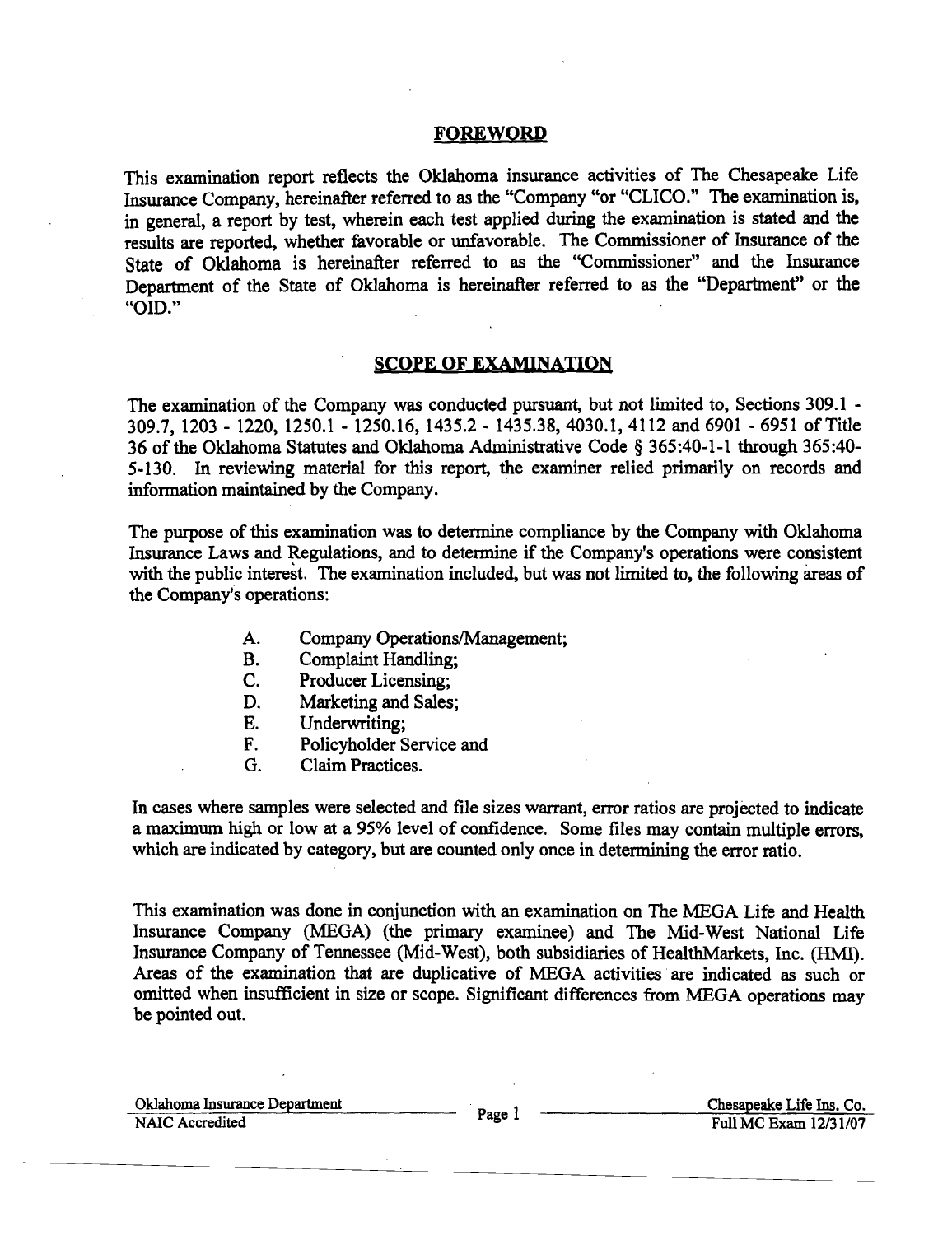The examination period was from January 1, 2005 through December 31, 2007. This examination took place in the Company's North Richland Hills administrative office.

### **COMPANY HISTORY**

Incorporated April 20, 1956 in the state of Maryland, the Company commenced business on October 1, 1956. Acquired by HMI's predecessor on June 28, 1991, the Company redomesticated to Oklahoma in 2000. On July 27, 2000 MEGA acquired ownership of the Company.

# Premium Production

Company premium production for Oklahoma compared to the total company for the examination period is shown below:

|               | 2005        |                | 2006          |                | 2007       |                |
|---------------|-------------|----------------|---------------|----------------|------------|----------------|
|               | Health      | Life &         | <b>Health</b> | Life &         | Health     | Life &         |
|               |             | <b>Annuity</b> |               | <b>Annuity</b> |            | <b>Annuity</b> |
| Oklahoma      | 357.930     | 962,047        | 98,323        | 1,144,145      | 47,962     | 1,140,289      |
| Total company | 102,170,314 | 41,312,737     | 60,847,183    | 52,182,326     | 28,339,142 | 57,498,947     |

#### COMPANY OPERATIONSIMANAGEMENT

### MGA, GA, TPA Oversight

The Company has not used any Managing General Agent, General Agent or Third Party Administrator to process Oklahoma business during the examination period.

#### Internal Audits

The Company provided a list of internal audits performed on various areas of operation within the organization. Summaries of those reports indicated the fmdings and recommended management action required to correct deficiencies. Follow-ups were scheduled to make sure corrections were accomplished.

Oklahoma Insurance Department Page 2 Chesapeake Life Ins. Co.<br>
NAIC Accredited Full MC Exam 12/31/07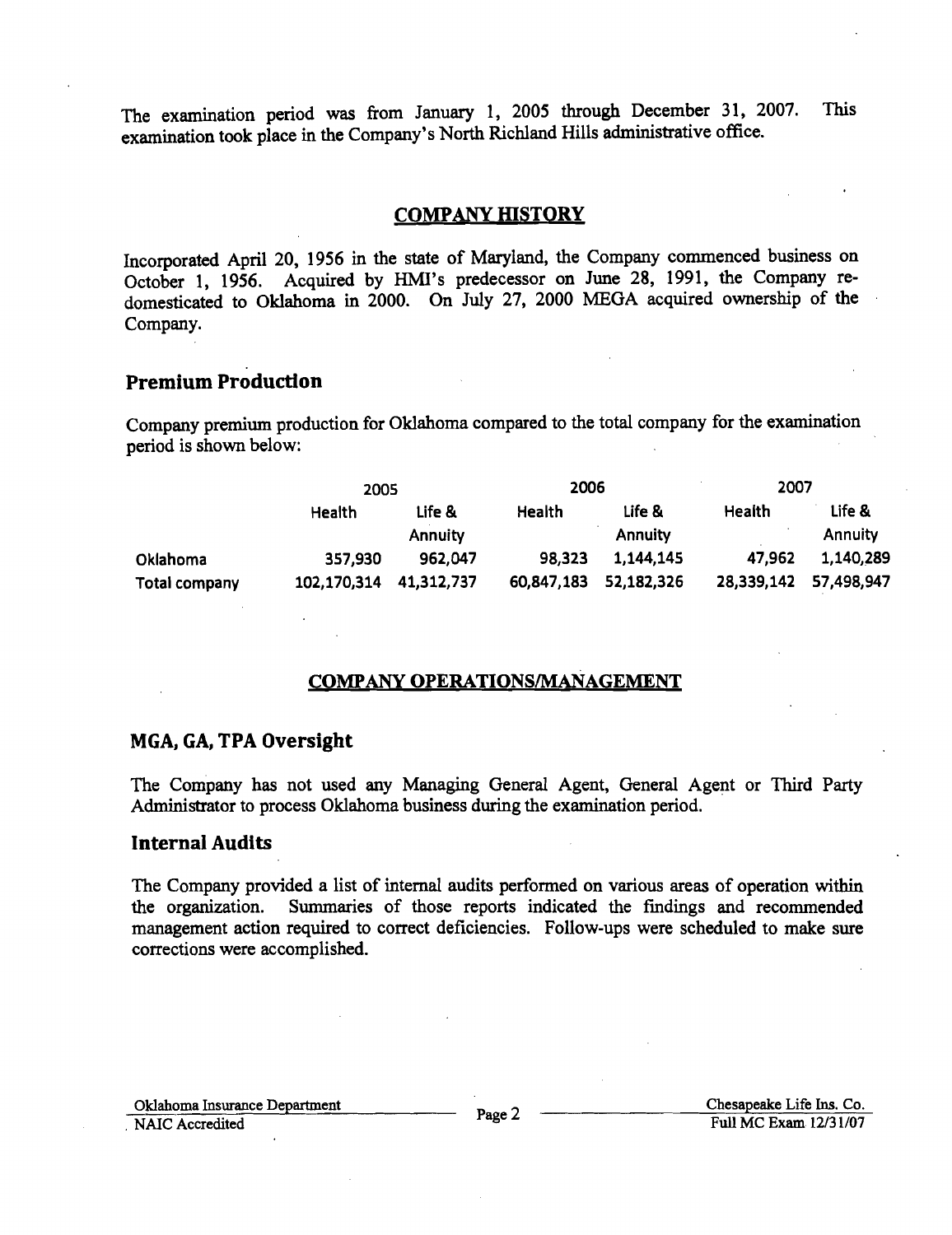# **Anti-Fraud**

The Company's Anti-Fraud training procedures and materials were reviewed. The Company's Special Investigations Unit (SID) works closely with the various states to monitor and report suspected fraud. Materials include information on identifying possible fraud on the part of providers, insureds, employees and agents. Investigative methods are documented in some detail.

# **Certificate ofAuthority**

A copy of the Company's current Certificate of Authority issued by the State of Oklahoma Insurance Commissioner was reviewed and found to be in conformity with the Company's operations.

# **Disaster Recovery**

The corporate Business Continuity Program (BCP) provides a detailed overview of the various procedures developed to assure a rapid and successful return to essential business activities when interrupted by any of several reasons. The BCP provides both corporate and detailed operational level plans necessary to resume operations. Testing and trials are done at regular intervals. Updates are at least annual. The Oklahoma City location has its own detailed plan.

# **Computer Systems**

The Corporate (North Richland Hills) and the Oklahoma City locations each have a similar role based access protocol which is reviewed and modified as required. System back-ups, an important part of the recovery plan, play an extensive part in data security as well.

# **Board of Directors' Meeting Minutes**

The Board of Directors' meeting minutes for the examination period were reviewed without adverse fmdings.

#### **Privacy**

Copies of the Company's privacy practices and notices were reviewed without comment.

Oklahoma Insurance Department Page 3 Chesapeake Life Ins. Co.<br>
NAIC Accredited Full MC Exam 12/31/07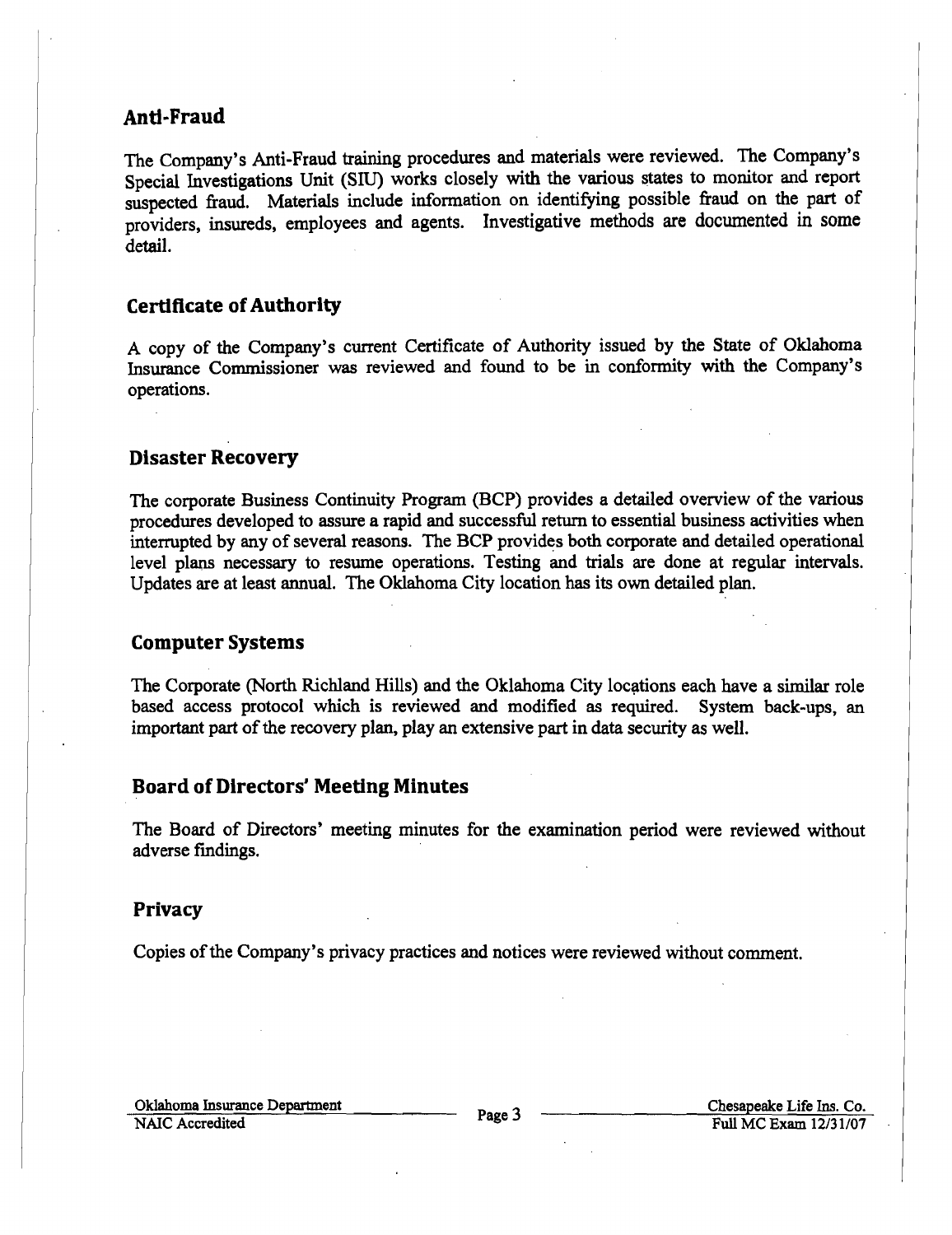# **CONSUMER COMPLAINTS**

The Company was requested to provide a listing of all the Oklahoma complaint files for the period of January 1, 2005 through December 31, 2007. Fifty-one (51) complaint files from the complaint register were selected for review. Fifteen (15) complaints were from the Department and thirty-six (36) complaints were filed directly by the claimant. Six (6) of the complaints were actually received prior to the beginning of the examination period and one  $(1)$  complaint belonged to another state, leaving forty-four (44) valid samples. There were two (2) errors, for an error ratio of 6%. Both of the errors were in the Time Studies section of the review and both were filed through the Department.

# **Complaint Time Studies**

For these studies, inquiry response times are measured in terms of calendar days to comply with Section 1250.4. of Title 36 of the Oklahoma Statutes. Twenty (20) calendar days are allowed for a response to an inquiry from the Commissioner. Correspondence from a claimant requires a response within thirty (30) calendar days.

Two (2) Department complaints, numbers CM0658942 and CM0546971, took more than twenty (20) days for a response as permitted by Section 1250.4 of Title 36 of the Oklahoma Statutes. The Company stated both were individual errors and not representative of their normal procedure.

No other discrepancies were noted in this section of the examination.

# **Complaint HandUng**

While there were no violations noted in the processing of the complaints reviewed, it should be pointed out that twenty-nine (29) of the complaints were producer related. The scenario in each case was that the complainant was having their bank drafted for premiums for life insurance they claimed they did not authorize. Many cases involved the application for health insurance that was either not taken, denied or cancelled and then they discovered the life insurance (placed through Chesapeake while the health insurance may have been through MEGA or Mid-West) was still in force. Many said they were unaware the life coverage was separate from the health coverage applied for.

Unless the delay between issue and complaint about the unknown bank drafting was too long, the Company refunded the life premium collected. The Company also reviewed each allegation of producer wrong doing. When the agent had no prior complaints and evidence of the allegation was lacking, a record of the incident was made and no action was taken. When clear evidence of wrong doing existed or prior incidents were on record, the producer records were reviewed by a committee and often termination was recommended.

Oklahoma Insurance Department Page 4 Chesapeake Life Ins. Co.<br>
NAIC Accredited Full MC Exam 12/31/07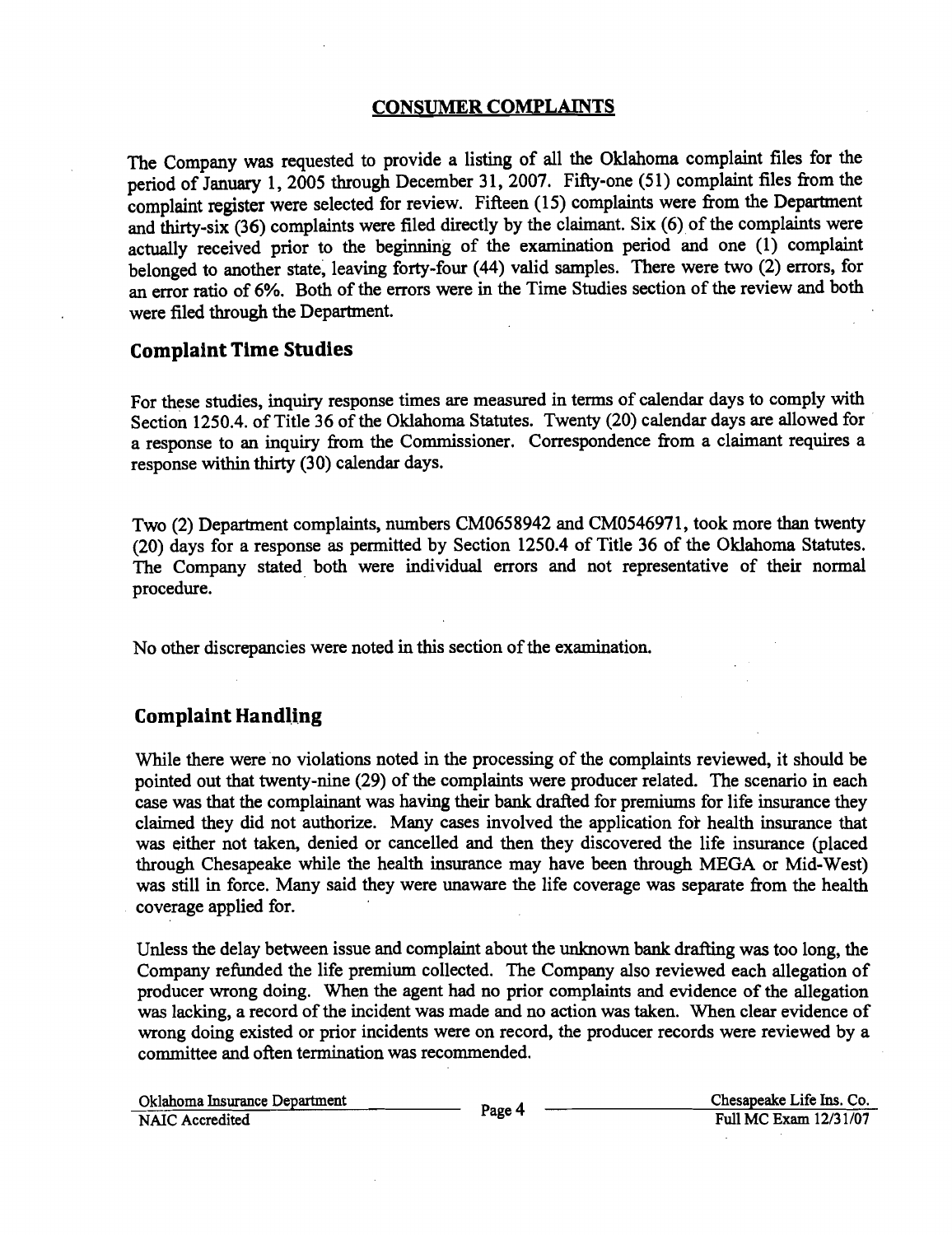The procedure seemed to be in place and working to weed out producers who did not meet standards of proper behavior. However, it was recommend that the Company institute a process by which all new life policy holders are contacted by phone. The purpose would be to verify the awareness of the life policy and to make sure the policy holder was aware of the method of premium payment in place. This process would serve to clarify any policy holder misunderstanding, reduce complaints and more quickly identify inappropriate producer behavior.

#### . MARKETING AND SALES

The Company provided copies of files on policies, brochures, applications and producer training material on policies offered for sale in Oklahoma during the examination period. A selection of the material was reviewed including the Company website as it related to consumer products.

Unlike MEGA, CLICO does not market its products through association groups. The life products include term, modified whole life, graded benefit, universal life and traditional whole life. Marketing is done by the MEGA and Mid-West producers as well as some individual brokers.

#### **Advertising**

What few adverting brochures were made available for review spoke little of specific policy benefits. No errors were noted in those items reviewed. .

Fifteen (15) universal life policy files were found not to have had evidence of the required diligent effort to obtain a signed numerical summary page of the life illustration. Reference Okla. Admin. Code § 365:10-3-57. The policies are listed below.

| N20040703599 | N20050604675 | N20060100947 |
|--------------|--------------|--------------|
| N20050200481 | N20050904872 | N20060104079 |
| N20050701705 | N20050904886 | N20060303769 |
| N20070600704 | N20050904891 | N20070202221 |
| N20050601687 | N20051004051 | N20070502195 |

No other discrepancies were noted in this section of the examination.

#### PRODUCER LICENSING

Producer licensing and appointment procedures were reviewed for compliance with Oklahoma Statutes and Administrative Code. Most of the producers appointed by Chesapeake were also appointed by MEGA. The procedures and processes were the same in both companies. The same errors found regarding lack of proper notification of termination of appointment would

Oklahoma Insurance Department Page 5 Chesapeake Life Ins. Co.<br>
NAIC Accredited Full MC Exam 12/31/07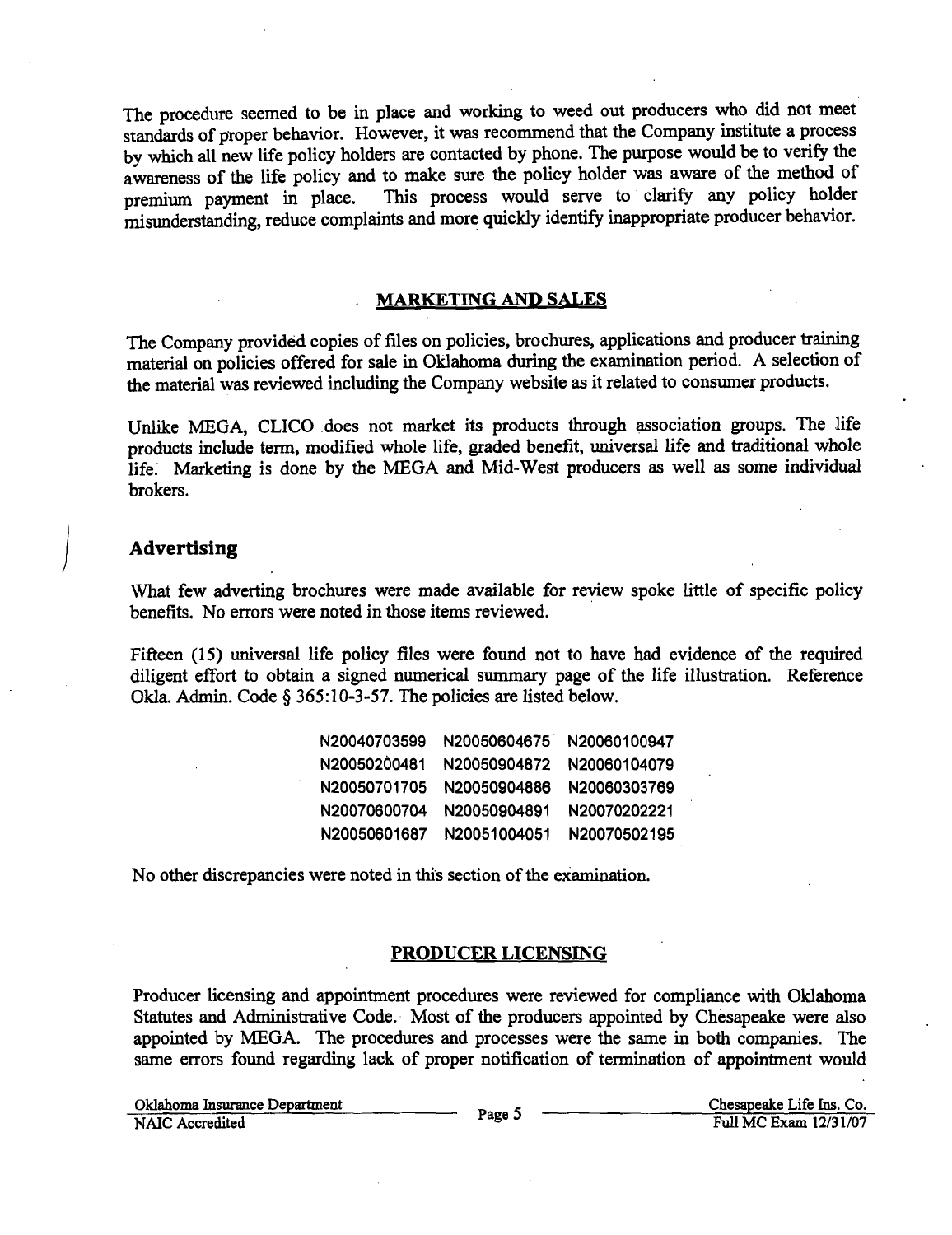therefore be found in Chesapeake producer files. Corrections made to MEGA procedures and correspondence content would also be made with Chesapeake.

# POLICY OWNER'S SERVICE

Policy owners' service files were examined for timeliness and adequacy of action and response to service requests. A sampling of non-forfeiture transactions and notifications were reviewed. Sample letters and procedures were also reviewed.

From a total population of eighty-eight (88) surrenders and other non-forfeiture transactions during the examination period, fifty (50) were selected for review. Two (2) errors were found for an error ratio of 4%.

One (1) error in calculation of the amount of reduced paid up life insurance on policy number N20040101527. The system is being checked to make sure there were no similar errors. The policy holder would be contacted and advised of the correct (higher) amount of insurance provided.

One (1) violation of Section 1219 of Title 36 of the Oklahoma Statutes for failure to pay interest on a delayed payment of a claimed policy benefit. The Company received a request for cash surrender on April 20, 2006 and did not provide the benefit until January 4, 2007. The Company did not believe that the referenced code section applied to cash surrenders.

As in the MEGA examination, the same findings of inadequate letters to explain the nature of the non forfeiture transaction and provide information regarding other options existed; Likewise, the information on the voucher part of the surrender checks was of no value to the recipient and may have contained private information. These letters and vouchers would be revised as appropriate.

No other discrepancies were noted in this section of the examination.

# UNDERWRITING

Underwriting files are reviewed to determine if the Company's treatment of the public is in compliance with applicable statutes, rules and regulations. Underwriting manuals and procedures are reviewed for any indication of unfair discrimination. Forms and applications are checked to make sure they have been filed with the Department when required.

From a population of 2,383, seventy-nine (79) were randomly selected for review. While no underwriting errors were noted, the fifteen (15) policy illustrations errors were detected and mentioned earlier in this report as they are violations of advertising rules.

No other discrepancies were noted in this section of the examination.

|                 | Oklahoma Insurance Department |
|-----------------|-------------------------------|
| NAIC Accredited |                               |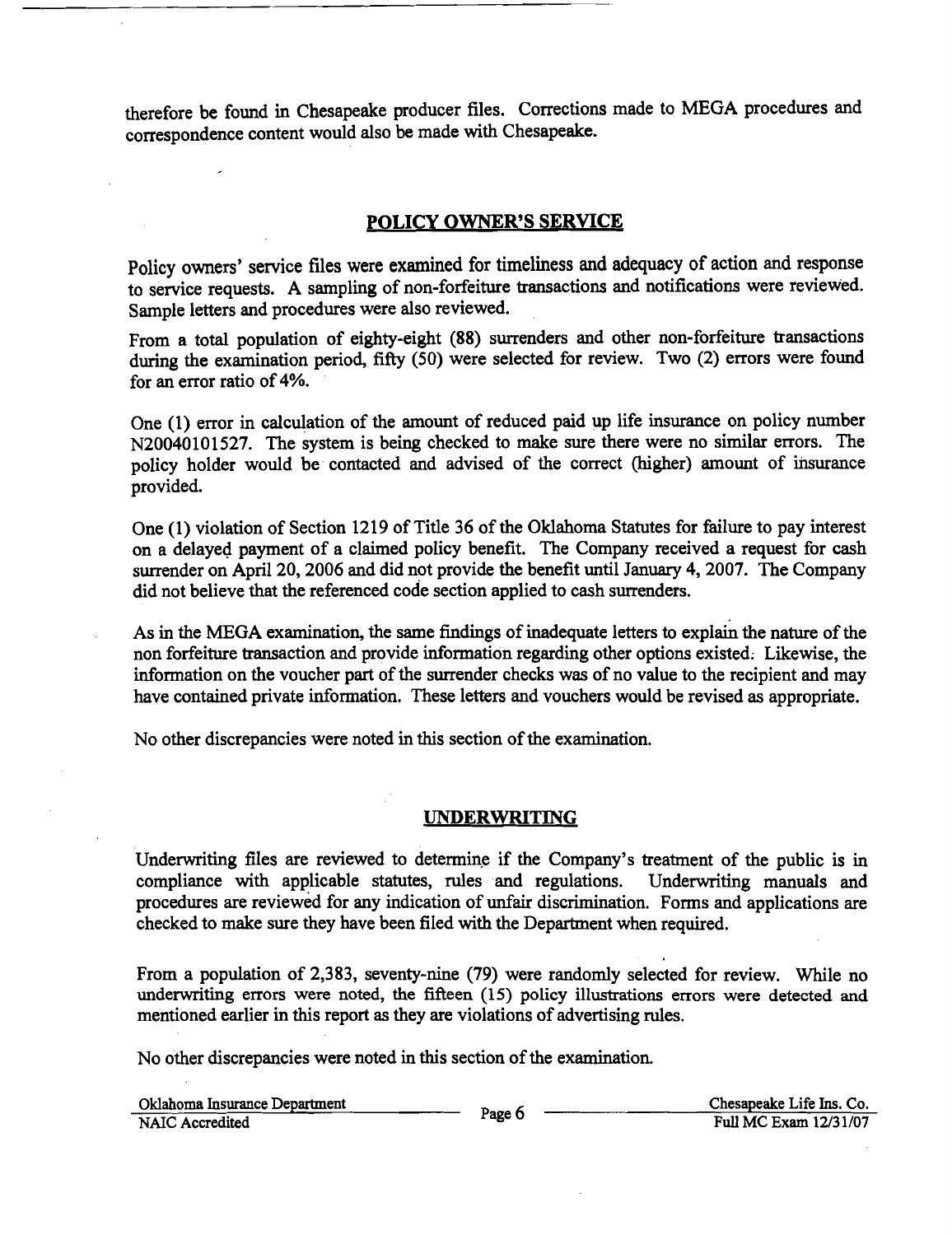# **CLAIMS PRACTICES**

The claims practices were examined for efficiency of handling, accuracy of payment, compliance to Oklahoma Statutes and Regulations, and adherence to contract provisions.

A claim is taken to be a demand for payment by an insured or third party claimant under coverage against the insurer, which claim is:

Paid by the insurer as:

- 1. Full recompense
- 2. Partial recompense

Closed without payment by reason of no:

- 1. Relevant coverage
- 2. Liability

The life products include term, modified whole life, graded benefit, universal life and traditional whole life. A *Critical Illness* rider was available for an additional premium with most of the contracts and provided a selectable percentage (either 25% or 50%) of the contract face value upon diagnosis of a defined, critical (but not necessarily terminal) condition. The claims for life benefits and critical illness benefits were reviewed together. From a population of eighty (80) paid claims, forty (40) randomly selected files were reviewed. Additionally, all ten (10) denied claims were reviewed.

# **Claims Time Studies**

No discrepancies were noted in this section of the examination.

# **Claims Handling Procedures**

While payment cover letters were generally adequate, the information contained on the check vouchers was confusing and often contained private information. This issue will be addressed.

No other discrepancies were noted in this section of the examination.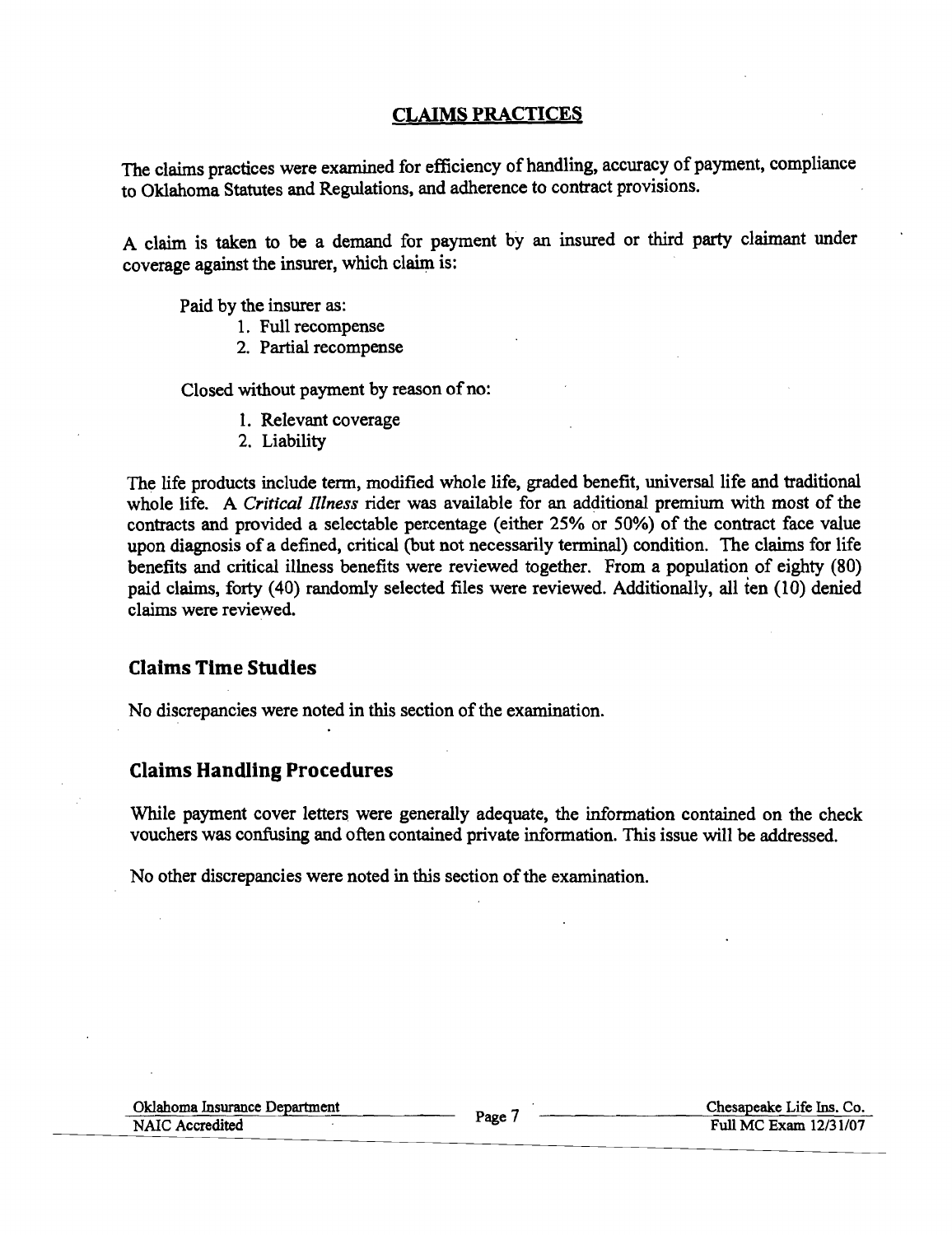#### **SUMMARY**

# **Comments** Page(s)

4

5

#### **CONSUMER COMPLAINTS**

#### **Complaint Time Studies**

Two (2) Department complaints took more than twenty (20) days for a response as permitted by Title 36 O.S. §1250.4. These errors produced an error ratio of 6%.

# **MARKETING AND SALES**

#### **Advertising**

Fifteen (15) universal life policy files were found not to have had evidence of the required diligent effort to obtain a signed numerical summary page of the life illustration. Reference Okla. Admin. Code § 365:10-3-57.

### **POLICY OWNER'S SERVICE**

From a popUlation of eighty-eight (88) surrenders and other non-forfeiture transactions during the examination period, fifty (50) were selected for review. Two (2) errors were found for an error ratio of 4%. 6

One  $(1)$  error in calculation of the amount of reduced paid up life insurance.  $6$ 

One (1) violation of Title 36 O.S. §1219 for failure to pay interest on a delayed payment of a claimed policy benefit. 6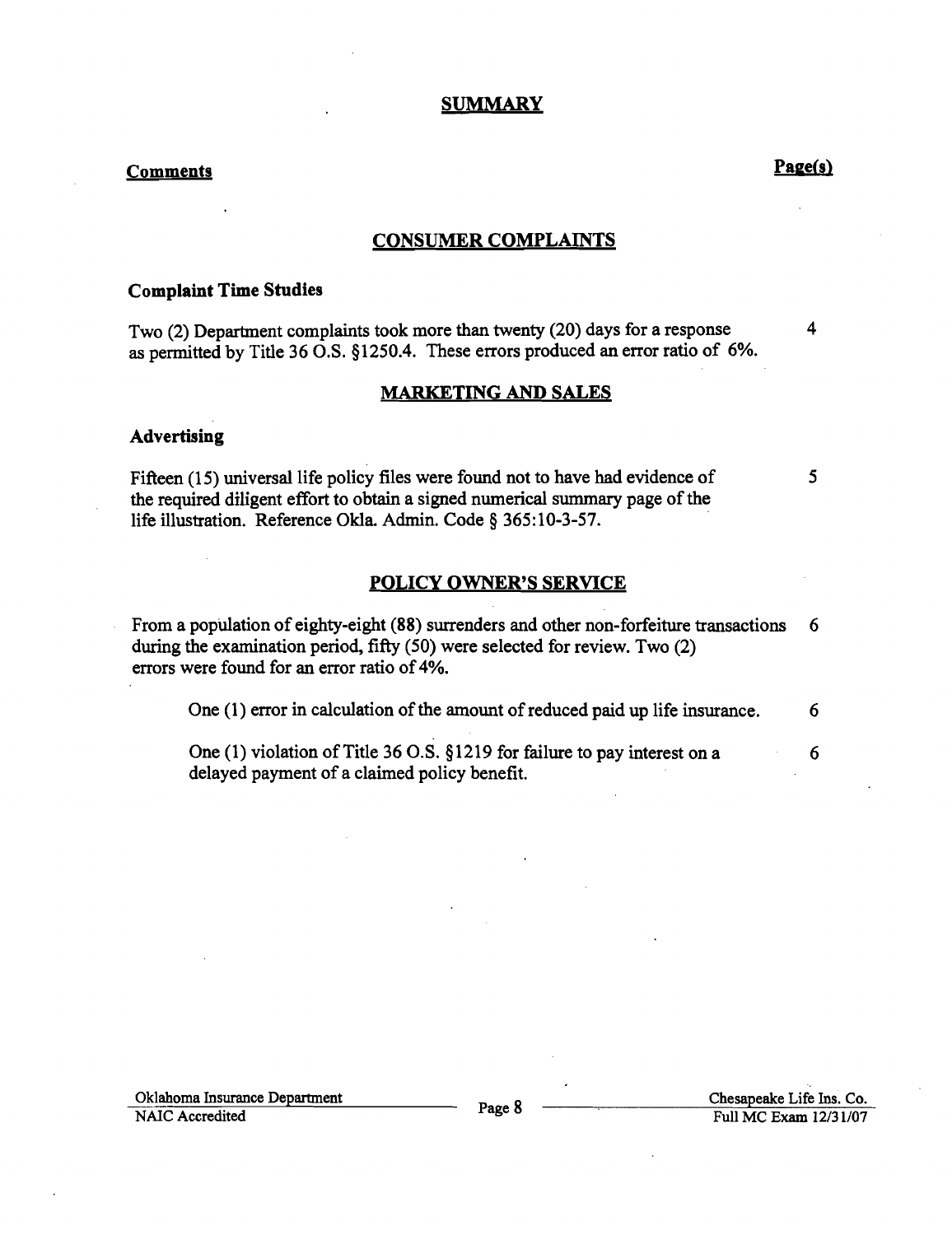# **CONCLUSION**

The market conduct examination report on The Chesapeake Life Insurance Company is respectfully submitted to the Honorable Kim Holland, Insurance Commissioner of the State of Oklahoma.

Participation and assistance by Boyd A. (Tony) Higgins FLMI, CLU, ALHC, CIE, independent market conduct examiner, is gratefully acknowledged.

This examiner wishes to express his appreciation for the courteous cooperation and assistance given by the officers and employees of the Company during the course of this examination.

Sincerely,

Charles R. Pickett, MCM, CLU, ChFC, FLMI, CIE Examiner-In-Charge, State of Oklahoma Midwestern Zone III, NAIC

Oklahoma Insurance Department Page 9  $\overline{\phantom{0}}$  Page 9  $\overline{\phantom{0}}$  Chesapeake Life Ins. Co. Pull MC Exam 12/31/07